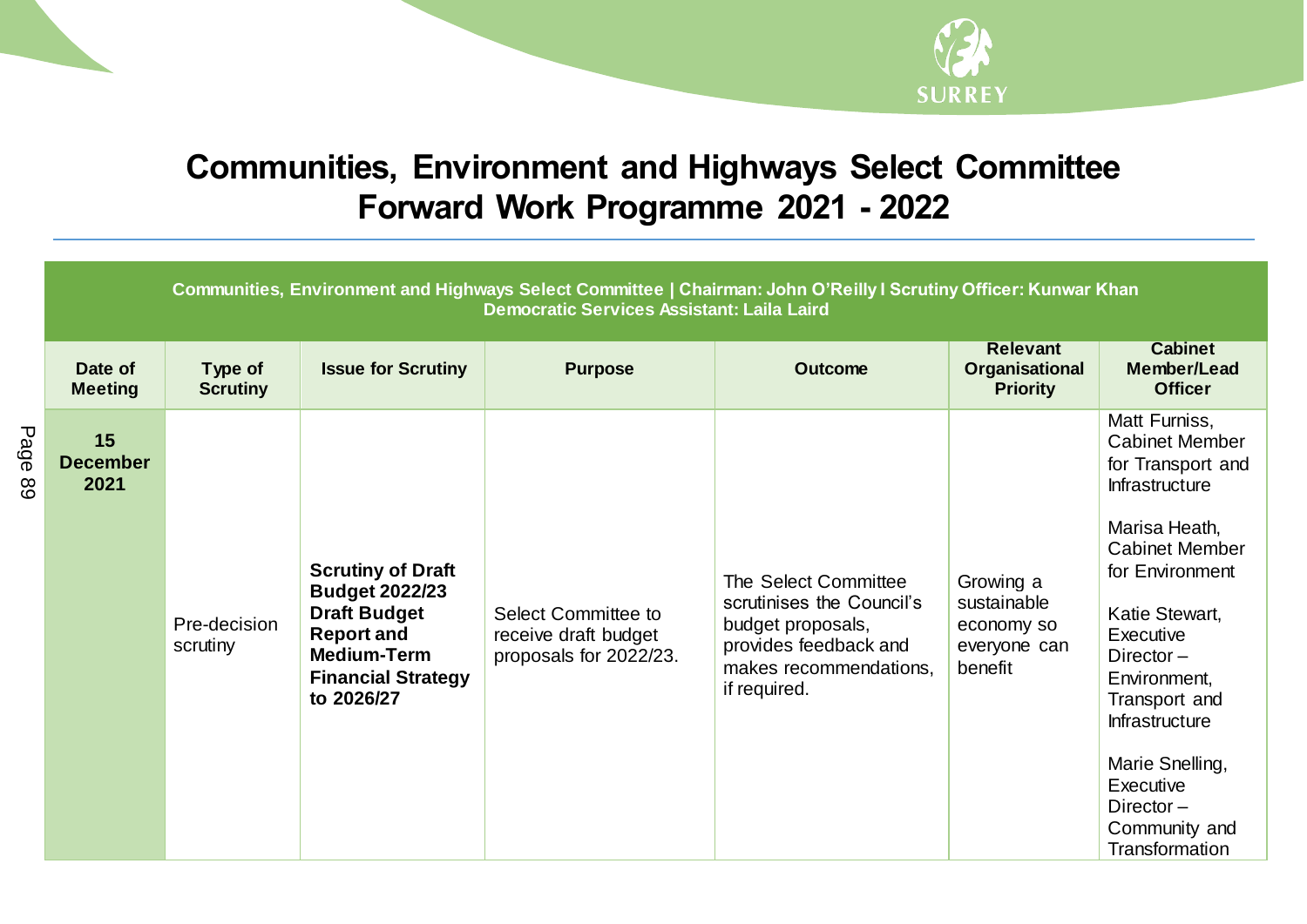

|                           |                                         |                                                                                                     |                                                               |                            | Mark Hak-<br>Sanders,<br><b>Strategic Finance</b><br><b>Business Partner</b><br>Rachel Wigley,<br>Director Finance,<br>Insights &<br>Performance<br>Tony Orzieri,<br><b>Strategic Finance</b><br><b>Business Partner</b> |
|---------------------------|-----------------------------------------|-----------------------------------------------------------------------------------------------------|---------------------------------------------------------------|----------------------------|--------------------------------------------------------------------------------------------------------------------------------------------------------------------------------------------------------------------------|
|                           |                                         |                                                                                                     |                                                               |                            | Nicola O'Connor,<br><b>Strategic Finance</b><br><b>Business Partner</b>                                                                                                                                                  |
| Scrutiny<br>update report | <b>Surrey Public</b><br><b>Mortuary</b> | The Committee to<br>receive a report about a<br>new mortuary and centre<br>of excellence in Surrey. | The Select Committee to<br>provide its input and<br>feedback. | Empowering<br>communities. | Mark Nuti,<br><b>Cabinet Member</b><br>for Communities<br>Steve Owen-<br>Hughes, Chief<br><b>Fire Officer</b><br>Sarah Kershaw,<br>Chief of Staff and<br>Deputy Director of                                              |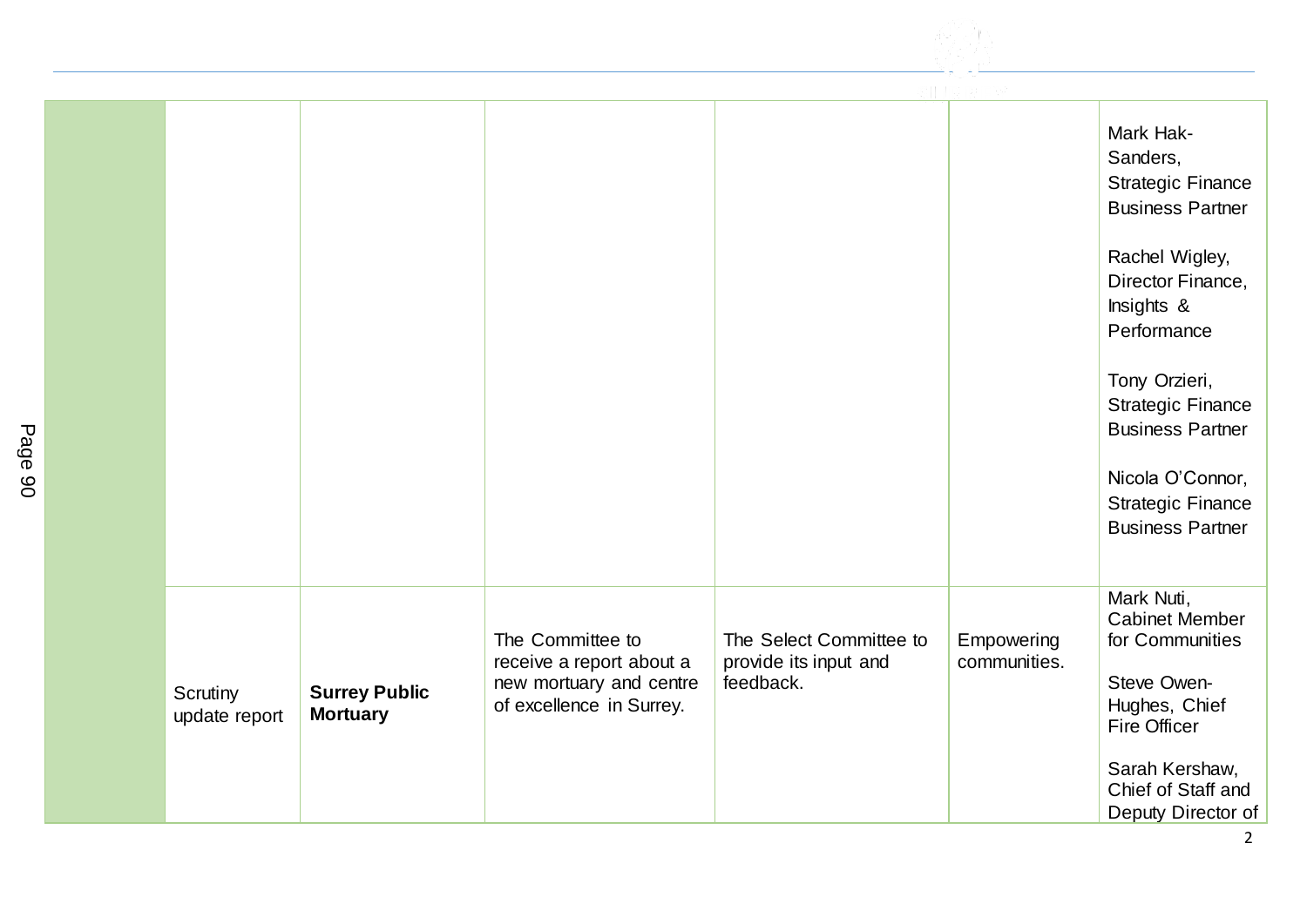

|                       | Scrutiny<br>update report                               | <b>LEP/Economic</b><br>activity       | The Committee to<br>receive an update report<br>about LEP/economic<br>activity, Levelling Up<br>White paper, County<br>Deals etc. | The Select Committee to<br>be kept abreast of<br>developments and<br>progress in the areas<br>identified. | Growing a<br>sustainable<br>economy so<br>everyone can<br>benefit<br>Empowering<br>communities | Community<br><b>Protection Group</b><br>Tim Oliver, Lead<br>Member for<br>People<br>Michael Coughlin,<br>Executive<br>Director,<br>Partnerships,<br>Prosperity &<br>Growth<br>Rhiannon Mort,<br>Head of<br>Economic<br>Infrastructure |  |
|-----------------------|---------------------------------------------------------|---------------------------------------|-----------------------------------------------------------------------------------------------------------------------------------|-----------------------------------------------------------------------------------------------------------|------------------------------------------------------------------------------------------------|---------------------------------------------------------------------------------------------------------------------------------------------------------------------------------------------------------------------------------------|--|
| Items to be scheduled |                                                         |                                       |                                                                                                                                   |                                                                                                           |                                                                                                |                                                                                                                                                                                                                                       |  |
| 21 January<br>2022    | Pre decision<br>scrutiny/Policy<br>development<br>input | <b>Community</b><br><b>Engagement</b> | The Committee to<br>receive a report about<br>enhancing community<br>engagement.                                                  | The Committee to provide<br>feedback and its<br>recommendations if any.                                   | Empowering<br>communities                                                                      | Mark Nuti,<br><b>Cabinet Member</b><br>for Communities<br>Marie Snelling,<br>Executive<br>Director $-$<br>Community and<br>Transformation                                                                                             |  |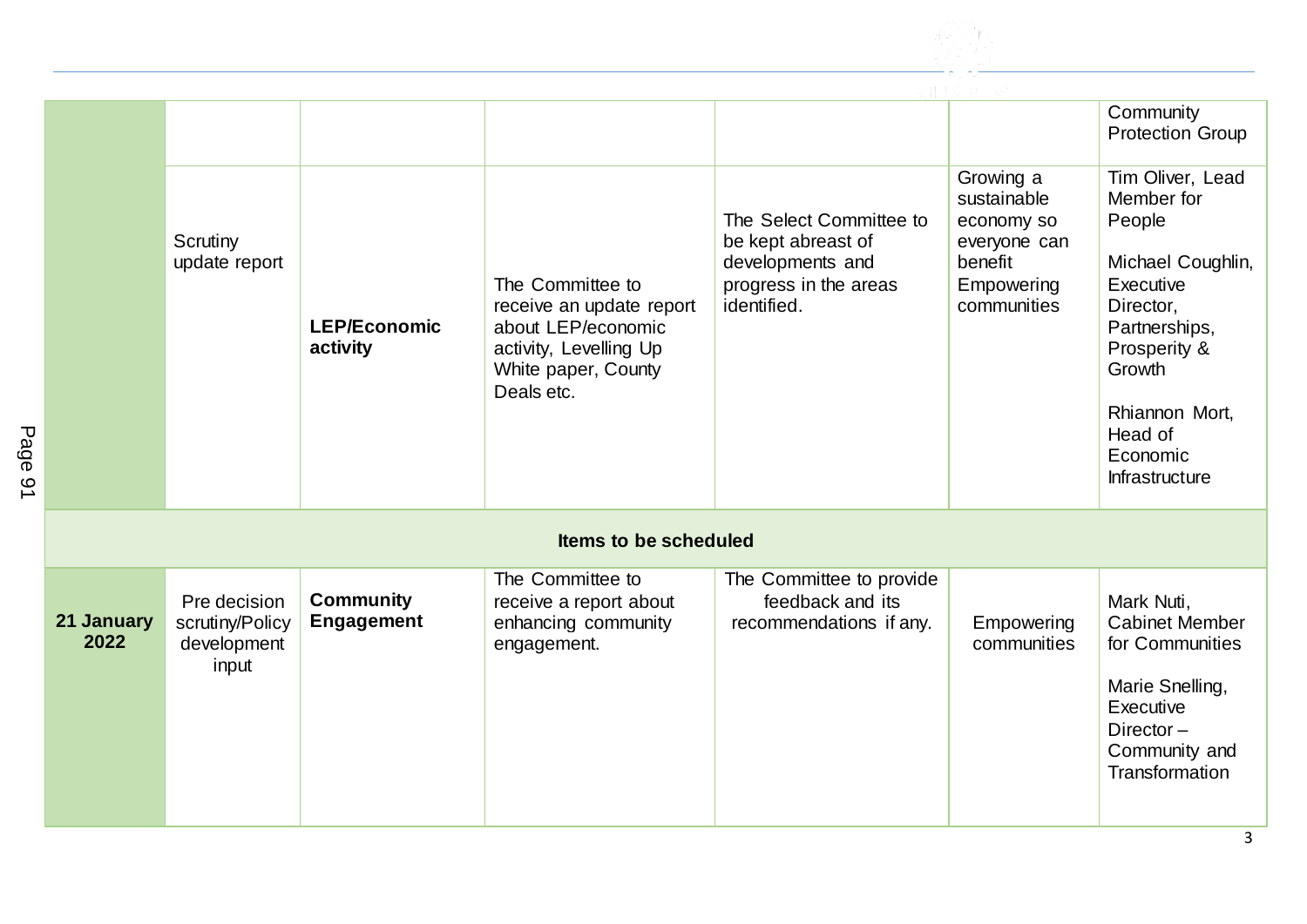| Scrutiny<br><b>Community</b><br>update report<br><b>Recycling Centre</b><br>(CRC) Policy<br><b>Changes</b> |                        | The Committee to<br>receive a report about the<br>policy changes to Surrey<br>CRC's which include<br>allowing permitted vans,<br>pickups and trailers to be<br>able to bring and pay for<br>chargeable wastes at the<br>CRC's that currently<br>accept chargeable<br>wastes, agreeing that all<br>CRC's shall be for the<br>use of Surrey residents<br>only and that proof of<br>residency will be required<br>to gain entry and that the<br>trial of the 'Recycling<br>Only' CRC's accepting<br>residual wastes during<br>the Coronavirus be<br>adopted in normal<br>operations going forward. | The Committee to provide<br>its input and feedback<br>about the changes.                                                        | Growing a<br>sustainable<br>economy so<br>everyone can<br>benefit<br>Enabling a<br>greener future | Marissa Heath,<br><b>Cabinet Member</b><br>for Environment<br>Katie Stewart,<br>Executive<br>Director $-$<br>Environment,<br>Transport and<br>Infrastructure<br>Richard<br>Parkinson, Res &<br>Circular Economy<br>Group Manager |
|------------------------------------------------------------------------------------------------------------|------------------------|-------------------------------------------------------------------------------------------------------------------------------------------------------------------------------------------------------------------------------------------------------------------------------------------------------------------------------------------------------------------------------------------------------------------------------------------------------------------------------------------------------------------------------------------------------------------------------------------------|---------------------------------------------------------------------------------------------------------------------------------|---------------------------------------------------------------------------------------------------|----------------------------------------------------------------------------------------------------------------------------------------------------------------------------------------------------------------------------------|
|                                                                                                            | <b>SFRS Monitoring</b> | To receive a report about<br><b>Surrey Fire and Rescue</b><br>Service (SFRS)                                                                                                                                                                                                                                                                                                                                                                                                                                                                                                                    | The Committee to review<br>the published report about<br>the performance of Surrey<br><b>Fire and Rescue Service</b><br>(SFRS). | Empowering<br>communities                                                                         | Mark Nuti,<br><b>Cabinet Member</b><br>for Communities<br>Kevin Deanus,<br>Deputy Cabinet<br>Member for<br>Communities                                                                                                           |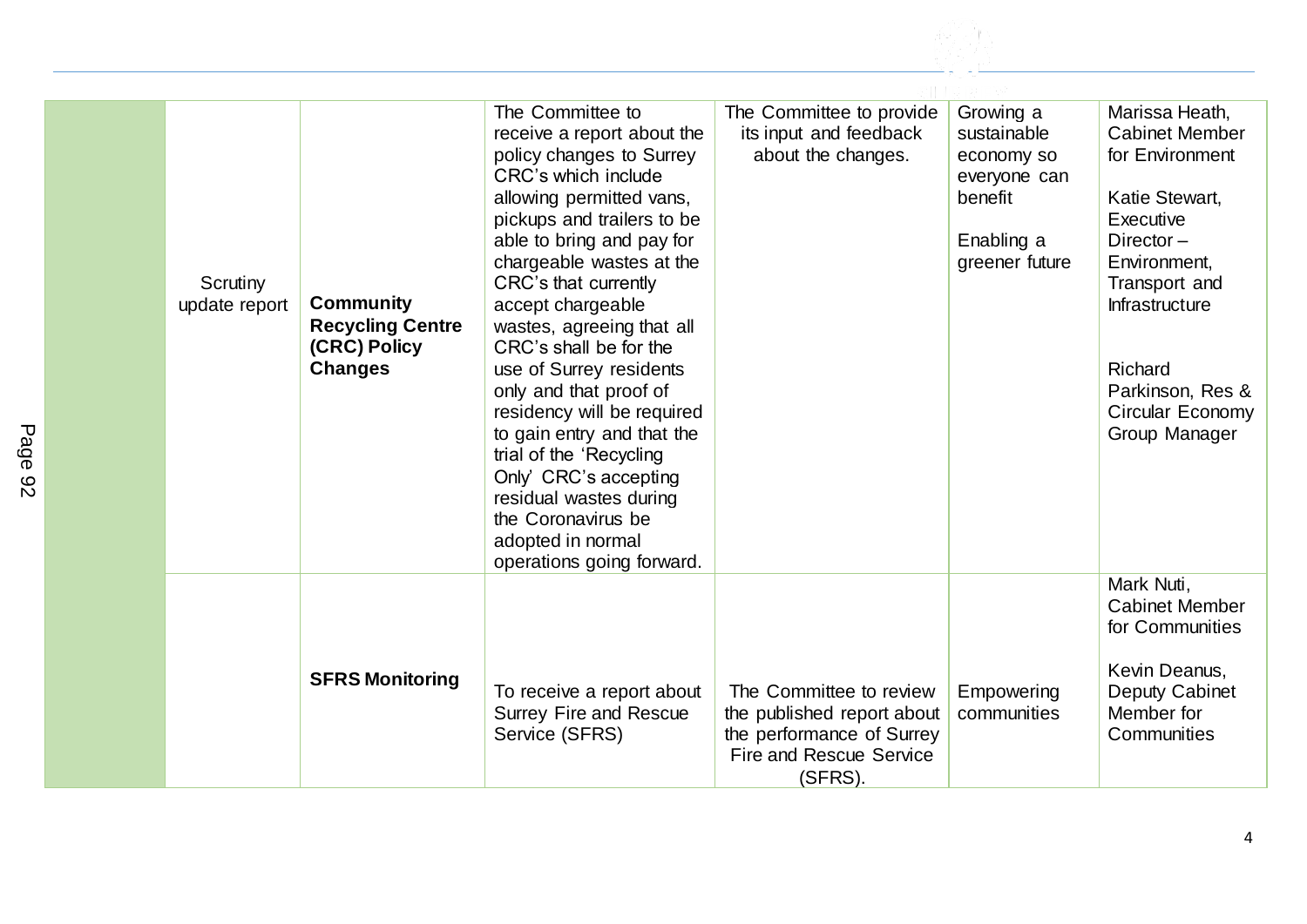

|                 |                                      |                         |                                                                                                                                                                                                                                                                    |                                                                                                                                                                         |                                                               | Steve Owen-<br>Hughes, Chief<br><b>Fire Officer</b><br>Sarah Kershaw,<br>Chief of Staff and<br>Deputy Director of<br>Community<br><b>Protection Group</b>                                                                                                                    |
|-----------------|--------------------------------------|-------------------------|--------------------------------------------------------------------------------------------------------------------------------------------------------------------------------------------------------------------------------------------------------------------|-------------------------------------------------------------------------------------------------------------------------------------------------------------------------|---------------------------------------------------------------|------------------------------------------------------------------------------------------------------------------------------------------------------------------------------------------------------------------------------------------------------------------------------|
| 8 March<br>2022 | Pre decision<br>scrutiny             | <b>Healthy Streets</b>  | A report about the<br><b>Council's Street Design</b><br>Guide, following<br>consultation. The guide<br>provides advice to all<br>those involved in<br>designing and delivering<br>the transport<br>infrastructure elements of<br>new development within<br>Surrey. | The Committee to provide<br>its feedback on the<br><b>Council's Street Design</b><br>Guide, following<br>consultation & prior to<br>adoption by Cabinet and<br>Council. | Tackling health<br>inequality<br>Enabling a<br>greener future | Matt Furniss,<br><b>Cabinet Member</b><br>for Transport and<br><b>Infrastructure</b><br>Katie Stewart,<br>Executive<br>Director $-$<br>Environment,<br>Transport and<br><b>Infrastructure</b><br>Lee Parker,<br>Director-<br>Infrastructure,<br>Planning & Major<br>Projects |
|                 | Scrutiny<br>update and<br>monitoring | <b>Your Fund Surrey</b> | The Chairman has<br>requested an update<br>from the Service.                                                                                                                                                                                                       | The Committee to review<br>the progress and provide<br>oversight.                                                                                                       | Empowering<br>communities                                     | Relevant<br>Executive<br>Director and<br><b>Cabinet Member</b>                                                                                                                                                                                                               |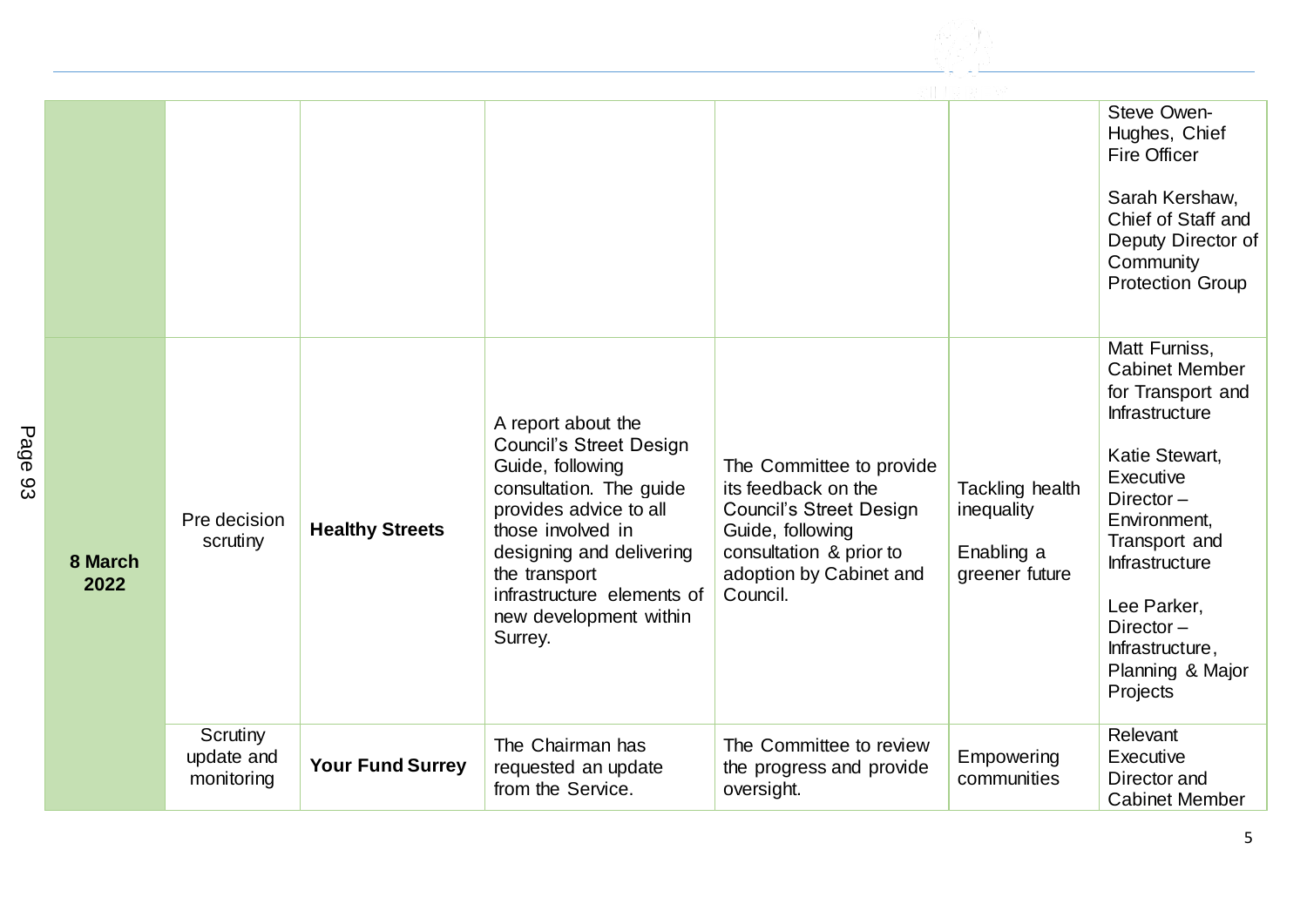

|                         | Scrutiny<br>monitoring of<br>performance | <b>ETI Performance</b><br><b>Monitoring</b>                           | To receive performance<br>report including all<br>relevant KPIs to the CEH<br>Select Committee. | The Committee to<br>review/monitor the<br>performance and provide<br>its feedback.             | Empowering<br>communities | Matt Furniss,<br><b>Cabinet Member</b><br>for Transport and<br>Infrastructure<br>Katie Stewart,<br>Executive<br>Director $-$<br>Environment,<br>Transport and<br>Infrastructure        |
|-------------------------|------------------------------------------|-----------------------------------------------------------------------|-------------------------------------------------------------------------------------------------|------------------------------------------------------------------------------------------------|---------------------------|----------------------------------------------------------------------------------------------------------------------------------------------------------------------------------------|
|                         | Scrutiny<br>update                       | <b>Waste</b><br><b>Procurement</b><br><b>Outline Business</b><br>Case | To receive waste<br>procurement report.                                                         | The Committee to provide<br>its feedback on the waste<br>procurement outline<br>business case. |                           | Matt Furniss,<br><b>Cabinet Member</b><br>for Transport and<br><b>Infrastructure</b><br>Katie Stewart,<br>Executive<br>Director $-$<br>Environment,<br>Transport and<br>Infrastructure |
| 14 June<br>2022         |                                          | <b>Climate Change</b><br><b>Delivery Plan</b>                         | Progress report (June)                                                                          |                                                                                                |                           |                                                                                                                                                                                        |
| 2022:                   | Further items to be scheduled:           |                                                                       |                                                                                                 |                                                                                                |                           |                                                                                                                                                                                        |
| 6 October<br>5 December |                                          |                                                                       | Other items – to be confirmed by the service or in development.                                 |                                                                                                |                           |                                                                                                                                                                                        |
|                         |                                          |                                                                       |                                                                                                 |                                                                                                |                           |                                                                                                                                                                                        |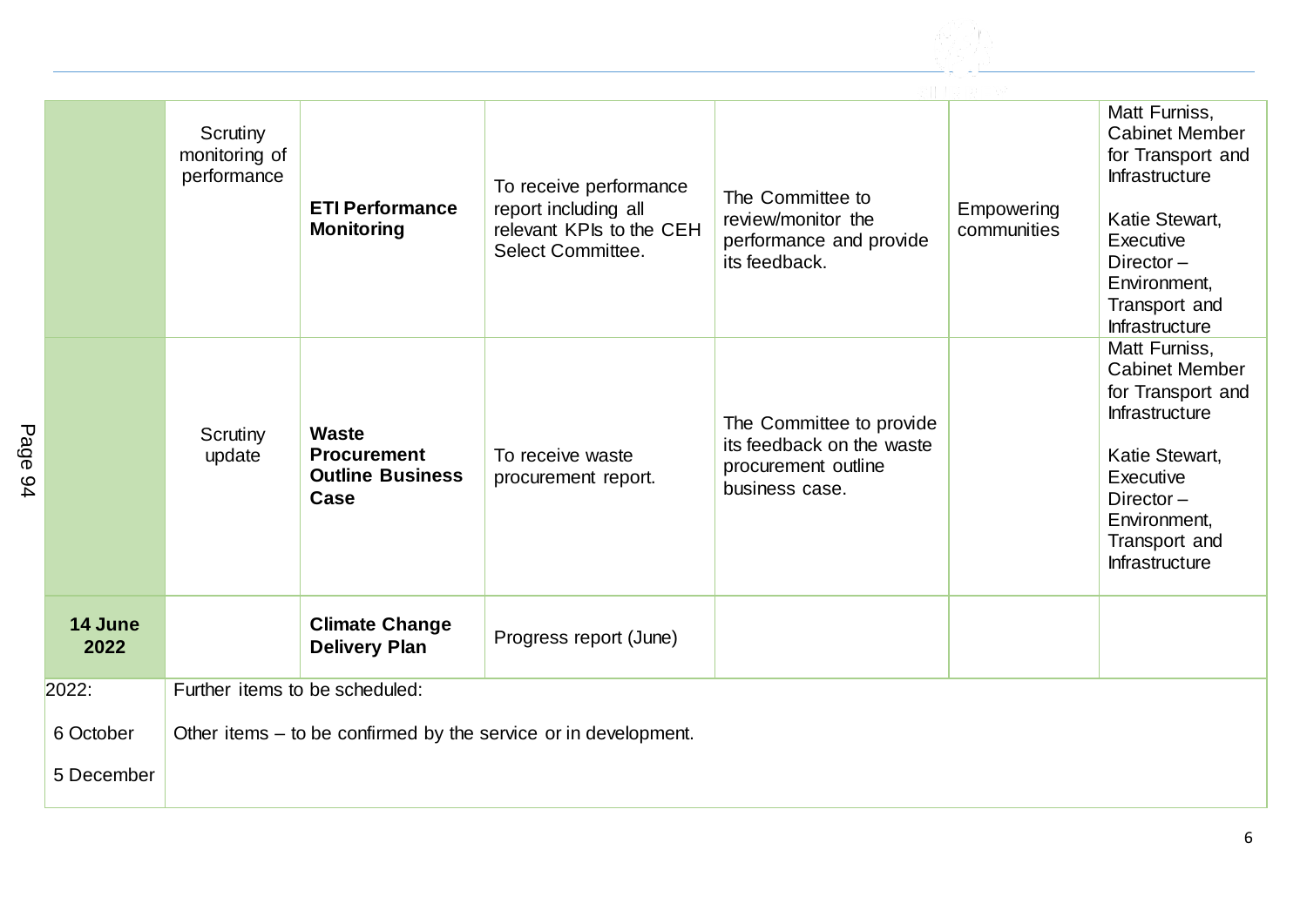

| <b>Member Reference Groups, Task and Finish Groups</b> |                          |                                           |  |                                                                                                                                                            |                                                                                     |                         |                                                                                                                                                                                       |
|--------------------------------------------------------|--------------------------|-------------------------------------------|--|------------------------------------------------------------------------------------------------------------------------------------------------------------|-------------------------------------------------------------------------------------|-------------------------|---------------------------------------------------------------------------------------------------------------------------------------------------------------------------------------|
| (Dates)                                                | (Type)                   | ( <i>Issue</i> )                          |  | (Purpose)                                                                                                                                                  |                                                                                     | (Outcome)               | Membership:                                                                                                                                                                           |
| Aug-Nov 21<br>(on-going<br>as required)                | Pre decision<br>scrutiny | <b>Greener Futures</b><br>Reference Group |  | To consider and provide<br>pre decision feedback on<br><b>Climate Change Delivery</b><br>Plan (CCDP) for 2021-<br>2025 and Surrey<br>Transport Plan (STP). | steer from the scrutiny's<br>point of view in<br>formulating the Cabinet<br>report. | To provide comments and | Membership:<br>Andy MacLeod-<br>Chair<br>John O'Reilly -<br>ex-officio<br>Jordan Beech<br>Stephen Cooksey<br>Jonathan Hulley<br><b>Catherine Baart</b><br>Paul Deach<br>Lance Spencer |
|                                                        |                          |                                           |  |                                                                                                                                                            |                                                                                     |                         |                                                                                                                                                                                       |
|                                                        |                          |                                           |  | To be received in writing/informal briefing sessions/a member seminar                                                                                      |                                                                                     |                         |                                                                                                                                                                                       |
|                                                        |                          |                                           |  |                                                                                                                                                            |                                                                                     |                         |                                                                                                                                                                                       |
| 22<br>November<br>2021                                 |                          | Rethinking Waste - Waste Commissioning    |  | Proposed Member<br>seminar in November by<br>the service.                                                                                                  |                                                                                     |                         | Marisa Heath,<br><b>Cabinet Member</b><br>for Environment<br>Katie Stewart,<br>Executive<br>Director $-$<br>Environment,<br>Transport and<br>Infrastructure                           |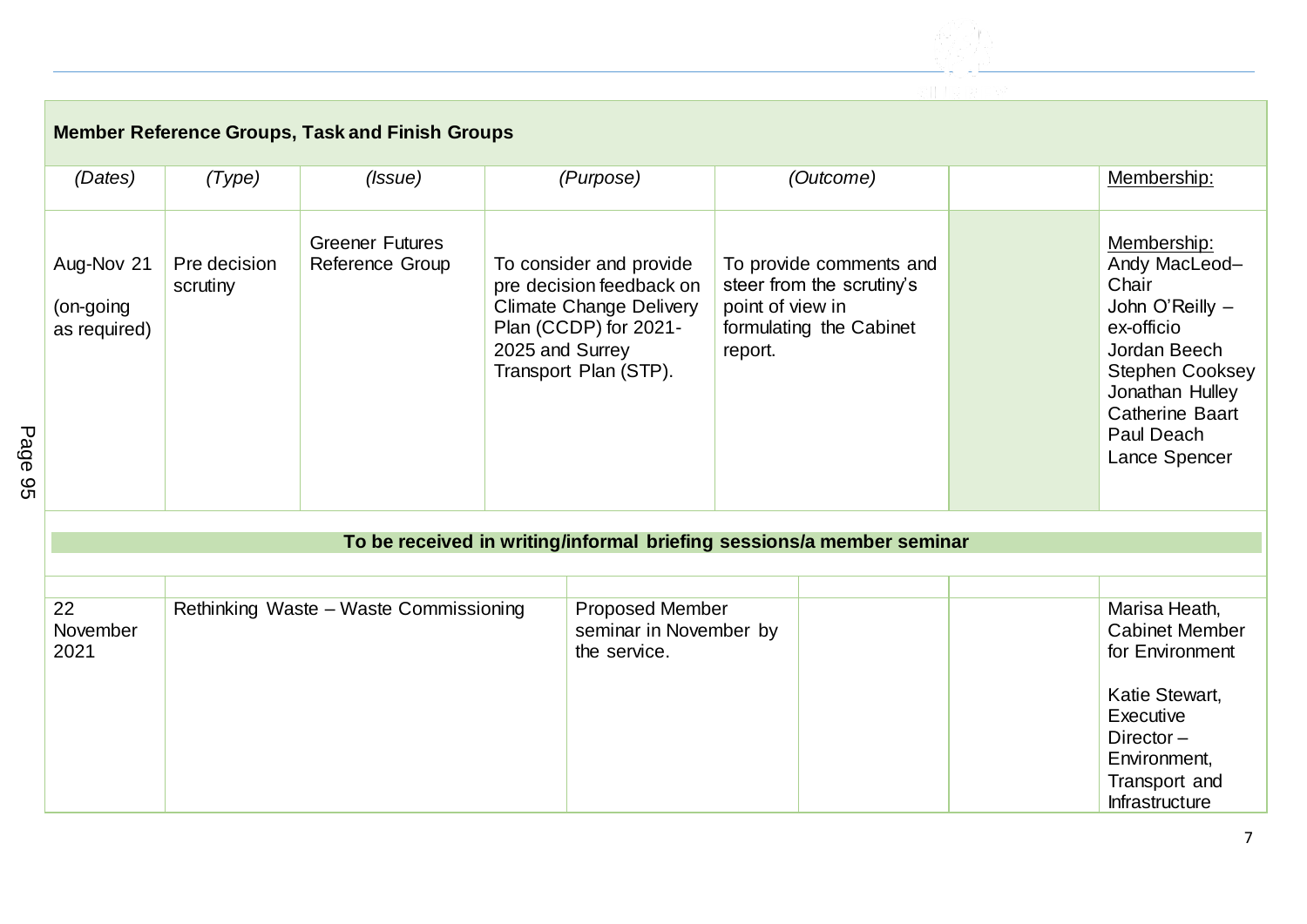

|                 |                                               |                                                                                                                                                           | Carolyn<br>McKenzie,<br>Director for<br>Environment                                                                                                                                                             |
|-----------------|-----------------------------------------------|-----------------------------------------------------------------------------------------------------------------------------------------------------------|-----------------------------------------------------------------------------------------------------------------------------------------------------------------------------------------------------------------|
| October<br>2021 | Natural Capital Plans, including Biodiversity | Member seminar in 2022.<br>Date TBC                                                                                                                       | Marisa Heath,<br><b>Cabinet Member</b><br>for Environment<br>Katie Stewart,<br>Executive<br>Director-<br>Environment,<br>Transport and<br>Infrastructure<br>Carolyn<br>McKenzie,<br>Director for<br>Environment |
| 13<br>December  | Electric Vehicle Network - Procurement        | Member seminar by the<br>service in relation to the<br>Council's procurement<br>approach for on street<br>Electric Vehicle charging<br>across the county. | Matt Furniss,<br><b>Cabinet Member</b><br>for Transport and<br>Infrastructure<br>Katie Stewart,<br>Executive<br>Director-<br>Environment,<br>Transport and<br>Infrastructure                                    |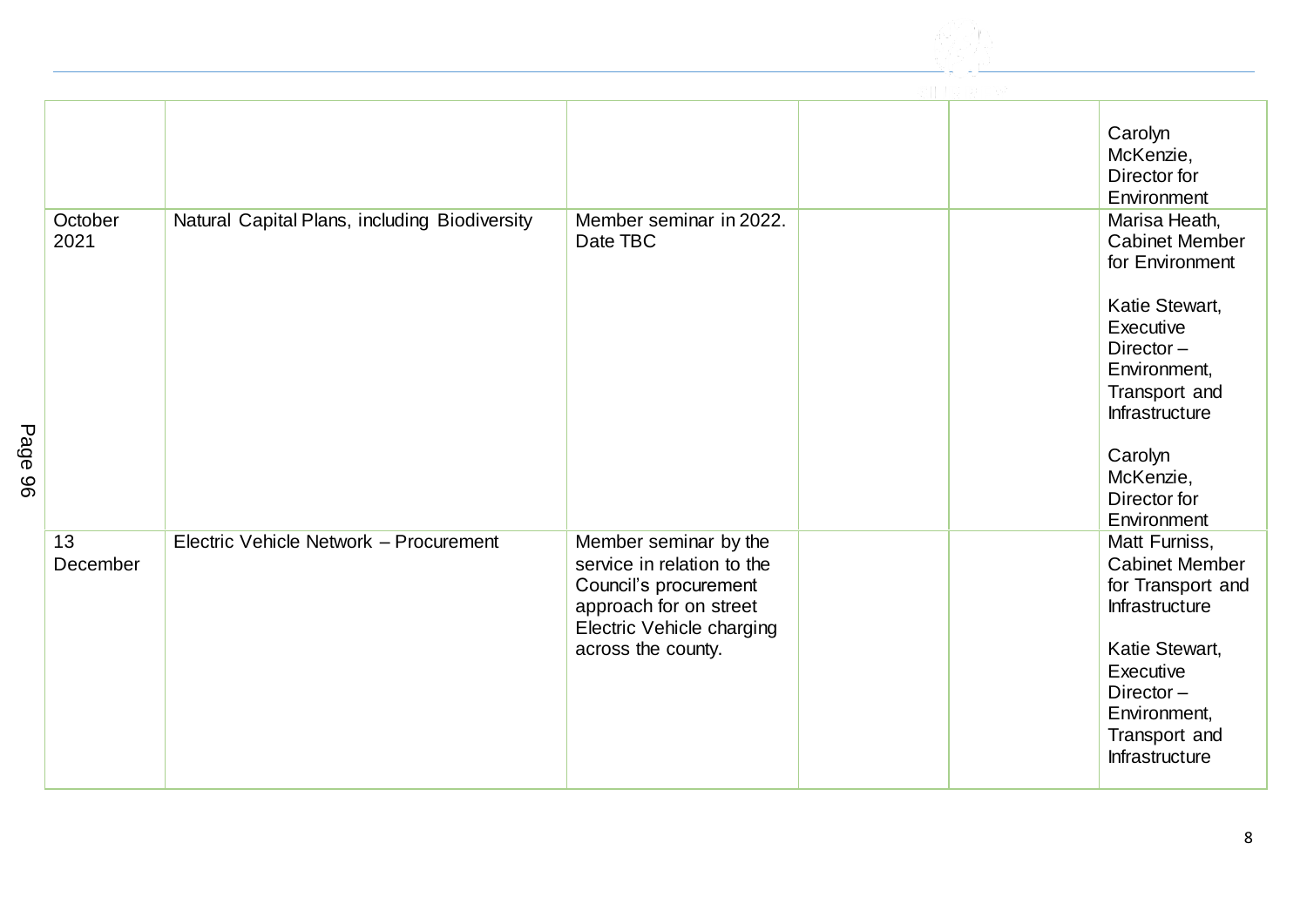

|                                      |                      |                                                                                                                                                                                                      | Lee Parker,<br>Director-<br>Infrastructure,<br>Planning & Major<br>Projects                                                                                                                                        |
|--------------------------------------|----------------------|------------------------------------------------------------------------------------------------------------------------------------------------------------------------------------------------------|--------------------------------------------------------------------------------------------------------------------------------------------------------------------------------------------------------------------|
| March<br>2022<br>(TBC)               | Rural internet speed | A Member seminar by the<br>service, possibly in<br>February/March.                                                                                                                                   | Natalie Bramhall,<br><b>Cabinet Member</b><br>for Economic<br>Development and<br>Property<br>Dawn Redpath,<br>Director $-$<br>Economy and<br>Growth                                                                |
| Page<br><b>TBC</b><br>$\overline{2}$ | Environmental Bill   | Member seminar -<br>Agreed that the Service<br><b>Chief of Staff (Natalie</b><br>Fisken) to discuss with<br>relevant team as to what<br>aspects could be usefully<br>covered in a Member<br>Seminar. | Marisa Heath,<br><b>Cabinet Member</b><br>for Environment<br>Katie Stewart,<br>Executive<br>Director $-$<br>Environment,<br>Transport and<br>Infrastructure<br>Carolyn<br>McKenzie,<br>Director for<br>Environment |

**Standing Items**